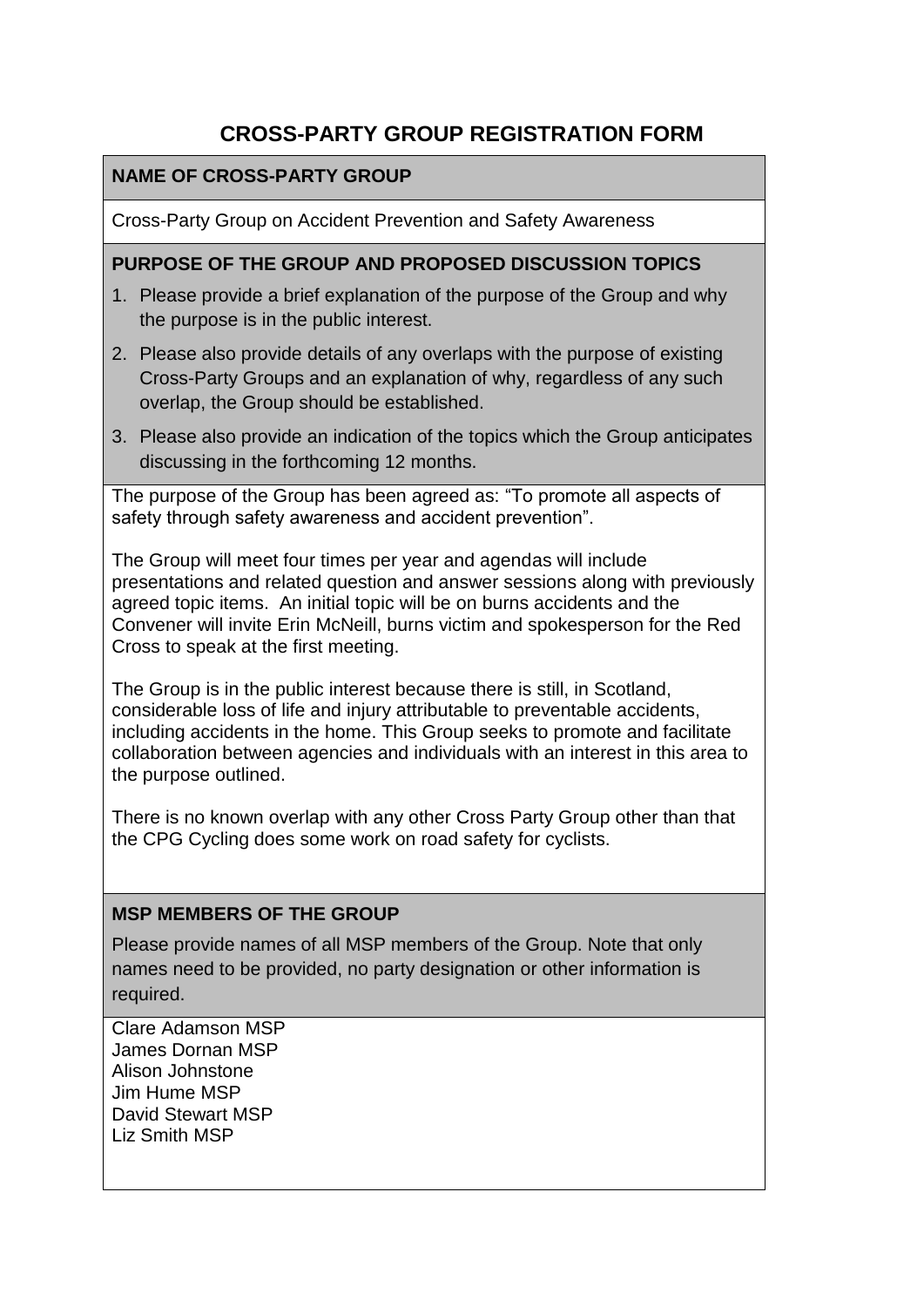### **NON-MSP MEMBERS OF THE GROUP**

For organisational members please provide only the name of the organisation, it is not necessary to provide the name(s) of individuals who may represent the organisation at meetings of the Group.

| Organisations      | Clare Adamson MSP has had personal contact with the<br>following organisations who have agreed to be members: |
|--------------------|---------------------------------------------------------------------------------------------------------------|
|                    | Royal Society for the Prevention of Accidents (ROSPA)                                                         |
|                    | <b>Electrical Safety Council</b>                                                                              |
|                    | St Andrews Ambulance Association                                                                              |
|                    | <b>Scottish Accident Prevention Council</b>                                                                   |
|                    | Scottish Hazards Campaign                                                                                     |
| <b>Individuals</b> | Lis Bardell (Parliamentary Assistant to Clare Adamson<br><b>MSP</b>                                           |

## **GROUP OFFICE BEARERS**

Please provide names for all office bearers. The minimum requirement is that two of the office bearers are MSPs and one of these is Convener – beyond this it is a matter for the Group to decide upon the office bearers it wishes to have. It is permissible to have more than one individual elected to each office, for example, co-conveners or multiple deputy conveners.

| Convener               | Clare Adamson MSP         |
|------------------------|---------------------------|
| <b>Deputy Convener</b> | James Dornan MSP          |
| Secretary              | Elizabeth Lumsden (ROSPA) |
| <b>Treasurer</b>       | To be confirmed           |

### **FINANCIAL BENEFITS OR OTHER BENEFITS**

Please provide details of any financial or material benefit(s) the Group anticipates receiving from a single source in a calendar year which has a value, either singly or cumulatively, of more than £500. This includes donations, gifts, hospitality or visits and material assistance such as secretariat support.

The benefit of ROSPA providing the secretariat to the Group and, for support to 4 meetings per year, is estimated will come to the notional amount of £2,176.

This in kind cost of £2176 is an estimate referring to eight days (at £272 per